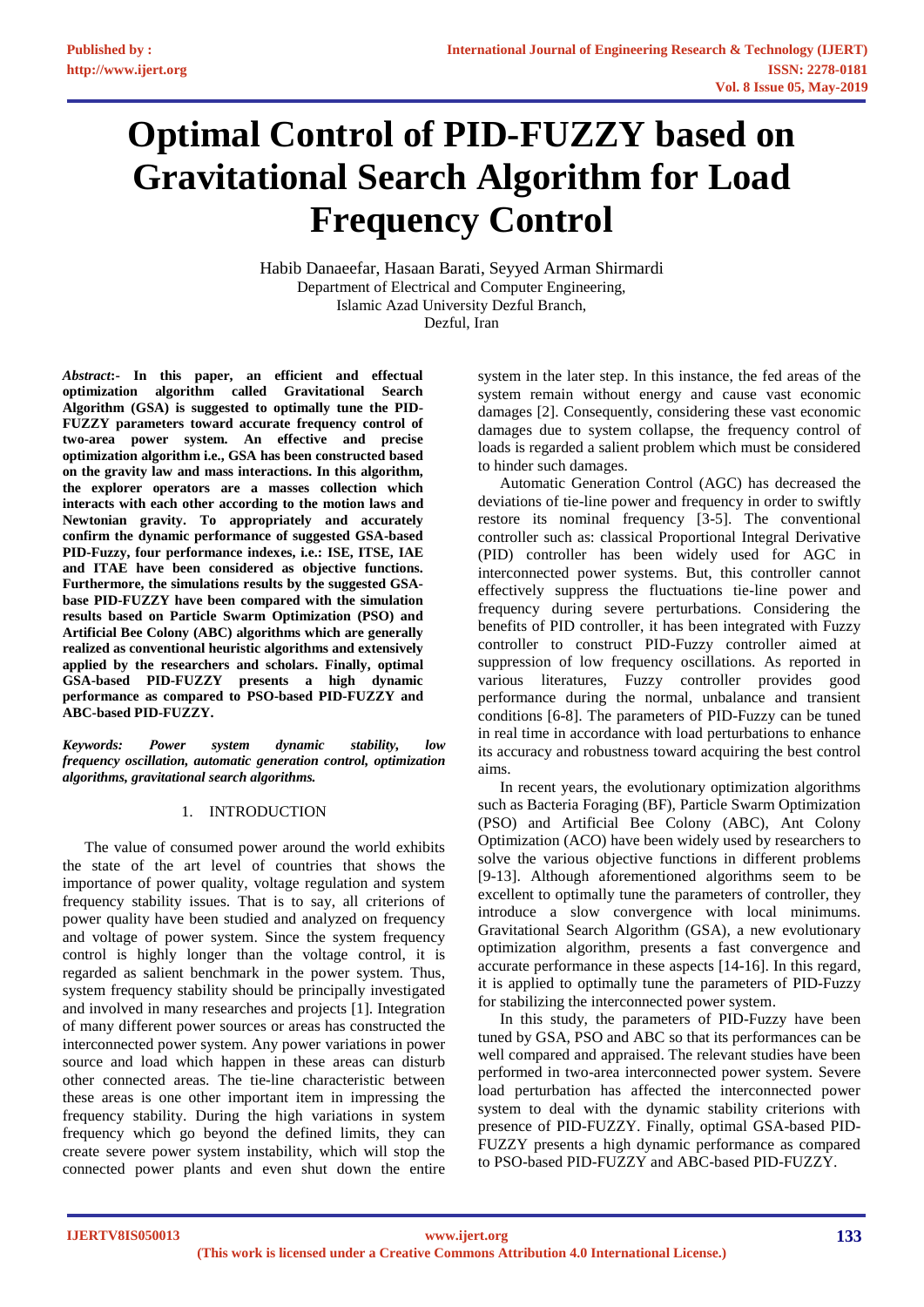#### 2. INTERCONNECTED POWER SYSTEM **STRUCTURE**

Kinetic and potential energy has been transformed into mechanical energy using turbines, following that, the mechanical energy has been transformed into electrical energy using power plant's generators. Simple motion equation based on the mentioned concept can be presented by:

(6)

$$
T_m - T_e = J \frac{d\omega}{dt} \tag{1}
$$

Where,  $T_m$  and  $T_e$  are respectively mechanical and electrical torque. *J* and  $\omega$  are respectively the inertia and angular speed. The understudy power system contains two interconnected areas via tie-line. Note that, all available generators in each area have a combined construction. Occurrence of any perturbations in each area of power system leads to frequency deviation in other areas. Then, this deviation creates fluctuation in tie-line power. In this regard, both the tie-line power and frequency deviations must be damped to maintain the dynamic stability of interconnected power system. The tie-line power can be presented by:

$$
P_{line 12} = \frac{|V_1| \cdot |V_2|}{X_{12}} \sin(\delta_1 - \delta_2)
$$
 (2)

Where, V<sub>1</sub> and V<sub>2</sub> are respectively voltage of first and second areas.  $\delta_1$  and  $\delta_2$  are respectively machine angle of first and second areas.  $X_{12}$  indicates tie-line impedance. The machine angle deviation of each area can be presented by:

$$
\Delta \delta = 2\pi \int \Delta f dt \tag{3}
$$

The tie-line power deviation can be presented by:

$$
\Delta P_{12} = \frac{|V_1| \cdot |V_2|}{X_{12}} \cos(\delta_1 - \delta_2)(\Delta \delta_1 - \Delta \delta_2)
$$
\n<sup>(4)</sup>

Where, the synchronous coefficient is written as follows:

$$
T_{12} = \frac{|V_1| \cdot |V_2|}{X_{12}} \cos(\delta_1 - \delta_2)
$$
 (5)

The tie-line power deviation is rewritten by:

 $\Delta P_{tie} = T_{12} (\Delta \delta_1 - \Delta \delta_2)$ 

Thereupon load deviation *ΔPL*, tie-line power deviation, frequency deviation and Area Control Error (ACE) of each area can be given by following equations:

$$
\Delta P_{tie} = \frac{-\Delta P_{L1}(\frac{1}{R_2} + D_2)}{\frac{1}{R_1} + \frac{1}{R_2} + D_1 + D_2} \tag{7}
$$

$$
\Delta f = \frac{-\Delta P_{L1}}{\frac{1}{R_1} + \frac{1}{R_2} + D_1 + D_2} \tag{8}
$$

$$
ACE1 = \Delta P_{tie} + B_1 \cdot \Delta f_1
$$
\n
$$
4 \cdot \Delta T = \Delta P_{tie} + B_1 \cdot \Delta f_1
$$
\n(9)

$$
ACE2 = B2 \cdot \Delta f2 + a12 \cdot \Delta Ptie
$$
 (10)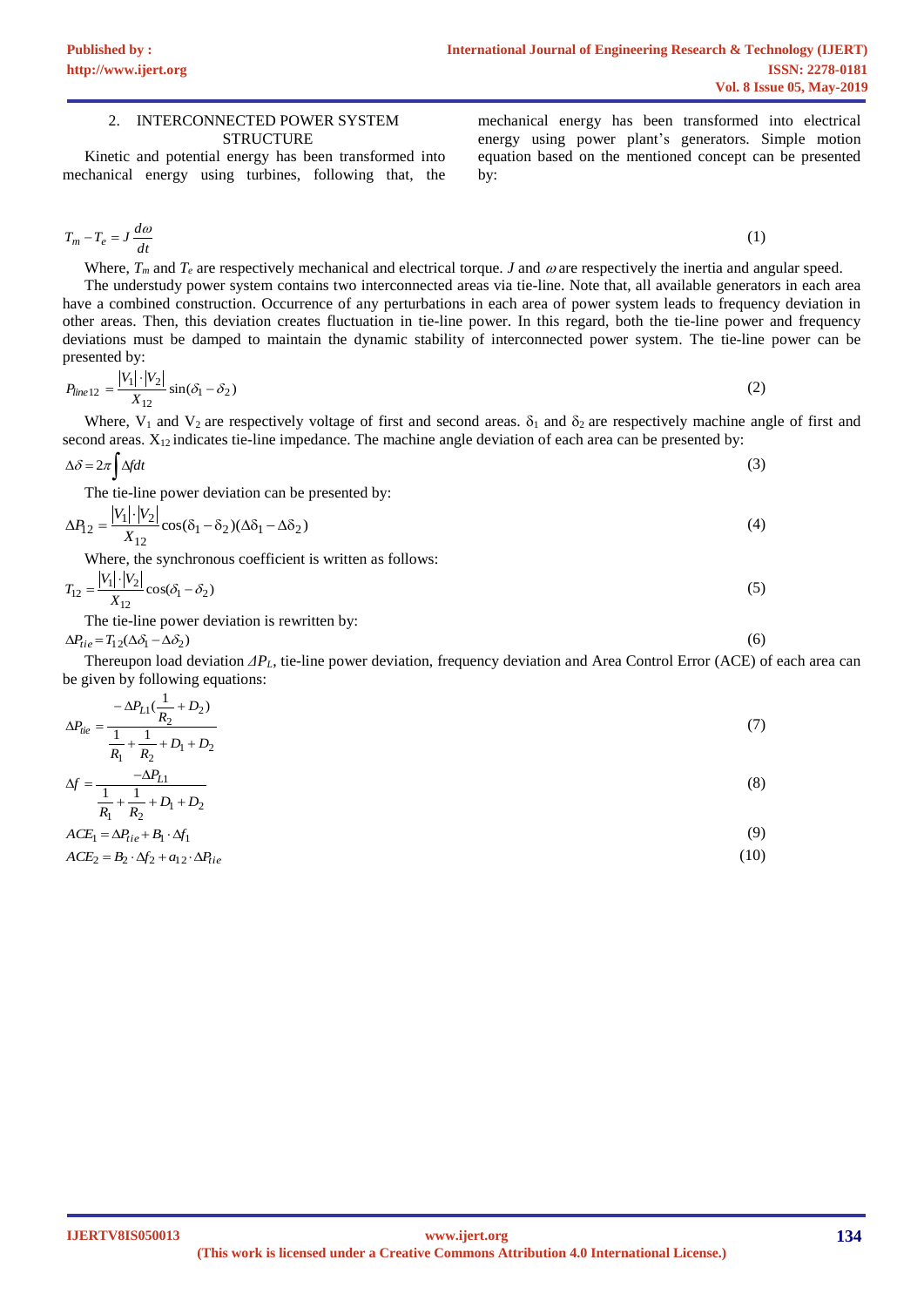

Figure 1. Two-area interconnected power system

Figure 1 presents the linearized model of two-area interconnected power system. The following equations give the transfer function of each block: *Governor:*

$$
G_{g1}(s) = G_{g2}(s) = \frac{K_h}{T_h \cdot s + 1} \tag{11}
$$

*Reheater:*

$$
G_{rh1}(s) = G_{rh2}(s) = \frac{(K_{r12} \cdot T_{r11}) \cdot s + 1}{T_{r1} \cdot s + 1}
$$
\n(12)

*Turbine:*

$$
G_{t1}(s) = G_{t2}(s) = \frac{K_t}{T_t \cdot s + 1}
$$
\n(13)

*Power system:*

$$
G_{ps1}(s) = G_{ps2}(s) = \frac{\mathbf{K}_g}{T_g \cdot s + 1} \tag{14}
$$

*Tie-line*:

$$
G_{tl}(s) = \frac{2\pi \cdot T_{12}}{s}
$$

The understudy two areas of interconnected power system are thermal plant. Rate of each area is 2000 MW with 1000 MW (nominal load). This system has been widely studied in different literatures which propose, design and analyze the required controller for AGC to enhance the power system dynamic stability [17-19].

# 3. CONSTRUCTION OF PID-FUZZY CONTROLLER

A PID-Fuzzy controller enhances the dynamic performance of PID controllers, because Fuzzy logic can appropriately control the changes in parameters of power systems or operating point via auto-tuning gains of PID controller [20]. Precise design of Fuzzy controller has been performed by choosing an appropriate membership functions and rule formulation. So, general membership functions and rules have been selected for input/output while the parameters of PID controller can be optimally tuned to enhance the overall dynamic performance of PID-Fuzzy controller [21]. Twodimensional rule base PID-Fuzzy controller has been designed by the error signal along with its derivative for input signal PID controller for output signal [22. As mentioned above, PID-Fuzzy controller which is shown in Fig. 2 (a) is designed for AGC to enhance the dynamic performance of power system.  $K_1$  and  $K_2$  are input gains of PID-Fuzzy controller while  $K_{P}$ ,  $K_{I}$  and  $K_{D}$  are its output gains. The fuzzy rules and its input membership function are respectively presented in Table 1 and Fig. 2(b).The membership functions are defined by: PB (Positive Big), PM (Positive Medium), PS (Positive Small), ZE (Zero), NS (Negative Small), NM (Negative Medium) and NB (Negative Big) as fuzzy measure.

 $(15)$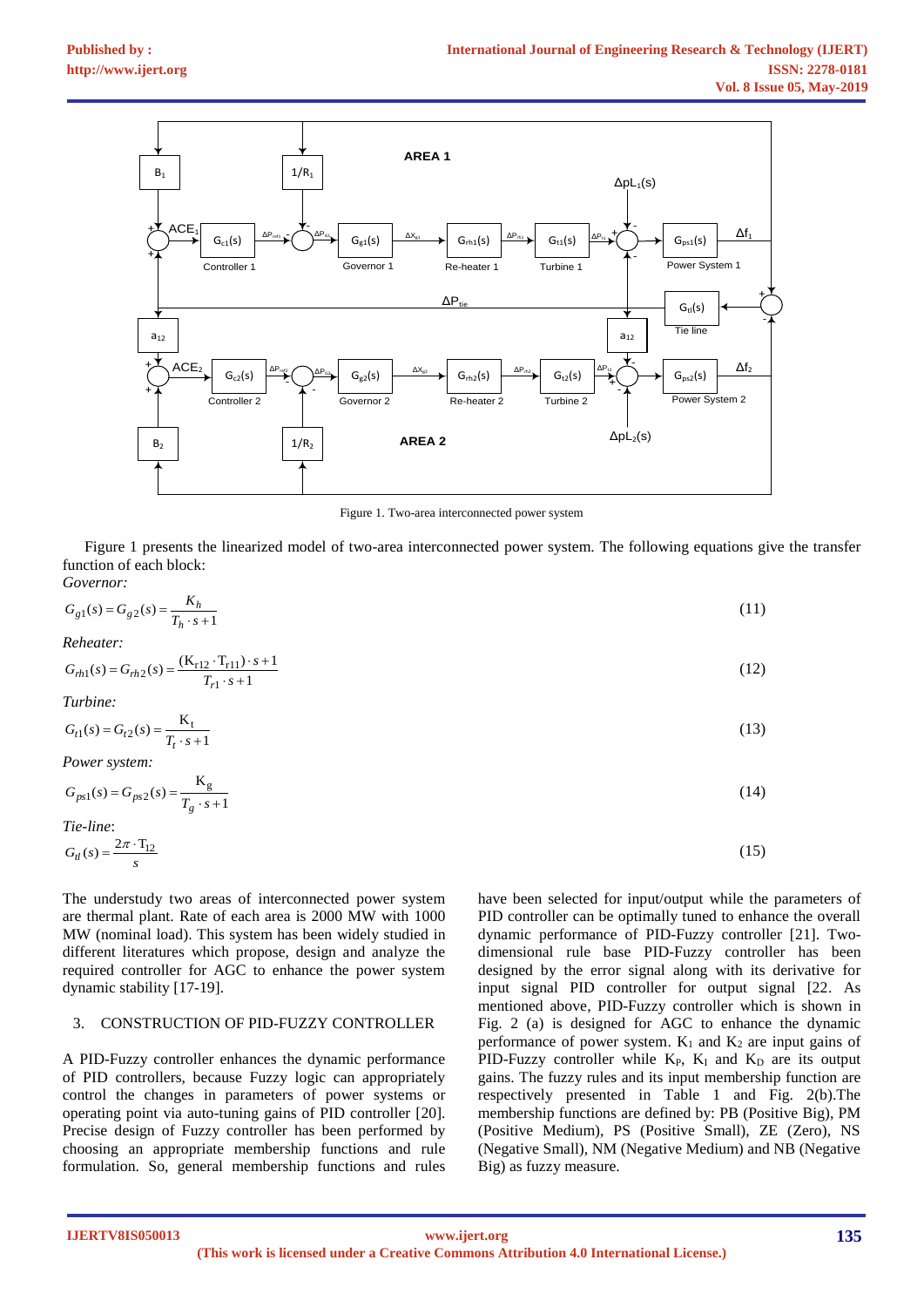

| Table 1. Lookup table of fully fully |    |    |           |           |           |           |           |
|--------------------------------------|----|----|-----------|-----------|-----------|-----------|-----------|
| <b>ACE</b><br>$\Delta {\rm ACE}$     | NB | NM | <b>NS</b> | ZE        | PS        | <b>PM</b> | <b>PB</b> |
| NB                                   | NB | NB | NB        | NB        | <b>NM</b> | <b>NS</b> | ZE        |
|                                      |    |    |           |           |           |           |           |
| NΜ                                   | NB | NM | <b>NM</b> | NM        | <b>NS</b> | ZΕ        | PS        |
| NS                                   | NB | NM | NS        | NS        | ZE        | PS        | PM        |
| ZE                                   | NB | NM | NS        | ZE        | PS        | <b>PM</b> | <b>PB</b> |
| PS                                   | NΜ | NS | ZE        | <b>PS</b> | PS        | <b>PM</b> | PB        |
| PM                                   | NS | ZE | PS        | PM        | PM        | <b>PM</b> | <b>PB</b> |
| PВ                                   | ZE | PS | PM        | PB        | PB        | PB        | PB        |
|                                      |    |    |           |           |           |           |           |

## 4. GRAVITATIONAL SEARCH ALGORITHM

GSA is a heuristic stochastic evolutionary algorithm proposed by Rashedi et al in 2009 [17]. It is inspired by the mass interactions and gravitation [newton](https://www.sciencedirect.com/topics/engineering/newtons-law) principle. All objects are absorbed by a gravitational force, which forces all objects to move toward heavy masses as shown in [Fig. 3\(](https://www.sciencedirect.com/science/article/pii/S209044791830073X#f0065)a). It exhibits a natural behavior between earth and the moon. The weightiest object suggests the problem solution. The [Flowchart](https://www.sciencedirect.com/topics/engineering/flowchart) of GSA process is given in the [Fig.](https://www.sciencedirect.com/science/article/pii/S209044791830073X#f0070) 3(b), and also its general [Pseudo code](https://www.sciencedirect.com/topics/engineering/pseudocode) is provided i[n Fig. 3\(c\).](https://www.sciencedirect.com/science/article/pii/S209044791830073X#f0075) According to GSA procedure, each mass includes four statements: position, inertial mass, active gravitational mass, and passive gravitational mass [18]. The mass position related to the problem solution, and its gravitational and inertial masses have been defined via an objective function. That is to say, each mass gives a result that GSA is navigated via correct tuning the gravitational and inertia masses [19]. By time span, it is expected that masses to be pulled by the weightiest mass which gives an optimal response in the search space.



Figure 3(a). Every mass accelerate towards to the resultant force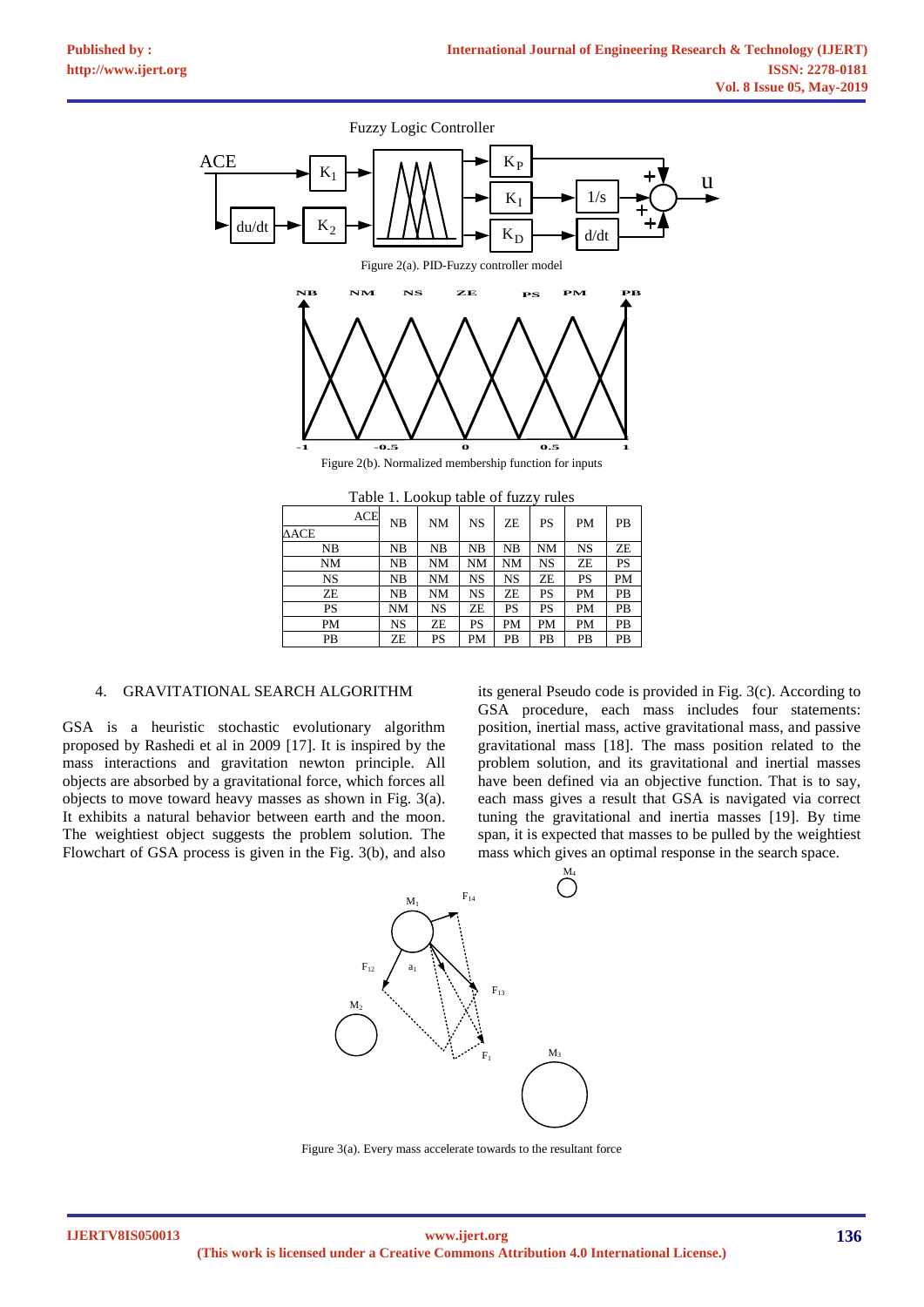



Figure 3(b). GSA Pseudo code

# 5. SIMULATIONS AND RESULTS

The performance of control systems has been assessed based on an especial performance index depends on the required objective function. The performance index is alternatively used to design of controllers which are commonly known by: integral of squared error (ISE), integral of time multiplied squared error (ITSE), integral of

absolute error (IAE) and integral of time multiplied absolute error (ITAE) [23-25]. To appropriately and accurately confirm the dynamic performance of suggested GSA-based PID-Fuzzy, all aforementioned have been taken into account for designed optimization problem. These objective functions are given as follows:

$$
ISE = \int_{0}^{T} \left\{ \Delta F_1^2 + \Delta F_2^2 + \Delta P_{tie,12}^2 \right\} dt
$$
 (16)

$$
ITSE = \int_{0}^{T} \left\{ \Delta F_1^2 + \Delta F_2^2 + \Delta P_{tie,12}^2 \right\} t \, dt \tag{17}
$$

$$
IAE = \int_{0}^{T} \left\{ \Delta F_{1} \right\} + \left| \Delta F_{2} \right| + \left| \Delta P_{tie,12} \right| \right\} dt
$$
\n
$$
ITAE = \int_{0}^{T} \left\{ \Delta F_{1} \right\} + \left| \Delta F_{2} \right| + \left| \Delta P_{tie,12} \right| \right\} t. dt
$$
\n
$$
(19)
$$

**(This work is licensed under a Creative Commons Attribution 4.0 International License.) <www.ijert.org>**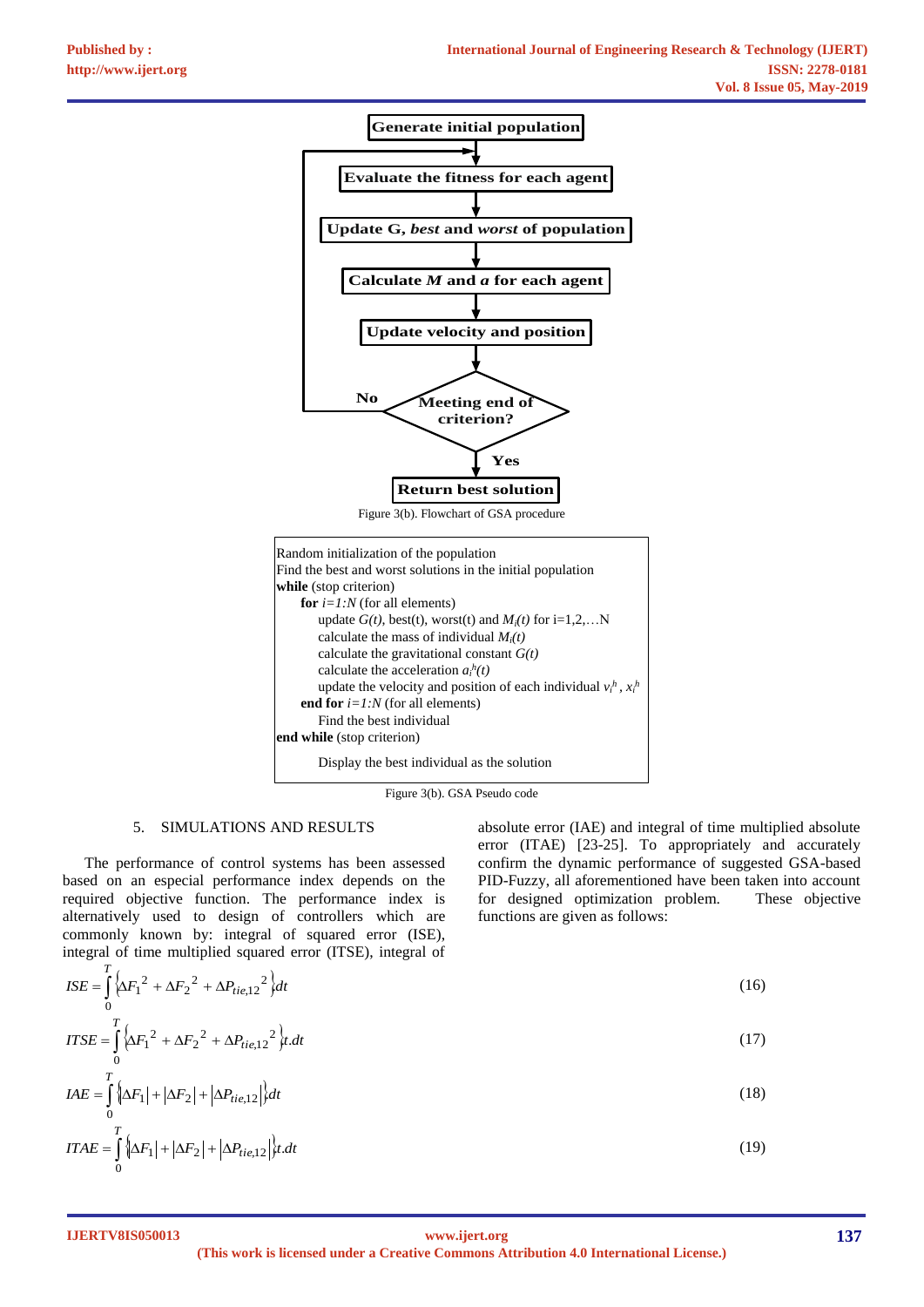The PID-Fuzzy parameters have been optimally tuned by GSA in order to alleviate the tile-line power and frequency deviations. Furthermore, the controller parameters have been optimized by PSO and ABC to more validate the dynamic performance of GSA-based PID-Fuzzy controller. The operational constraints of controller parameters are given as follows:

$$
K_1^{\min} \le K_1 \le K_1^{\max}
$$
  
\n
$$
K_2^{\min} \le K_2 \le K_2^{\max}
$$
  
\n
$$
K_P^{\min} \le K_P \le K_P^{\max}
$$
  
\n
$$
K_I^{\min} \le K_I \le K_I^{\max}
$$

(20)

In the simulations, a step load perturbation occurs in first area of the interconnected power system to affect the dynamic stability. The optimization problem has been performed with GSA, PSO and ABC considering all chosen performance indexes. The load perturbation occurs at t=10 s with  $\Delta P_L$ =0.01. The optimal parameters of PID-Fuzzy controller optimized by GSA, PSO and ABC are tabulated in Table 2. Meanwhile, the values of defined performance indexes, i.e.: ISE, ITSE, IAE and ITAE are presented in Table 3. Also, three stability benchmarks i.e.: settling time, overshoot and undershoot are tabulated in Table 4.Both the time-varying frequency and tie-line power deviations are respectively presented in Fig. 4(a-c).

|  | Table 2. The parameters of PID-Fuzzy optimized by GSA, PSO and ABC |  |  |  |  |
|--|--------------------------------------------------------------------|--|--|--|--|
|  |                                                                    |  |  |  |  |

|                         | <b>GSA</b> |               |         | <b>ABC</b> | <b>PSO</b> |        |
|-------------------------|------------|---------------|---------|------------|------------|--------|
|                         | Area 1     | <b>Area 2</b> | Area 1  | Area 2     | Area 1     | Area 2 |
| $\mathbf{K}_1$          | 1.1854     | 1.6210        | 1.5021  | 1.8428     | 1.8029     | 2.2367 |
| $\mathbf{K}_2$          | 0.5649     | 0.7431        | 0.6712  | 0.9142     | 0.8291     | 1.0056 |
| $K_{\rm P}$             | 0.6094     | 0.7885        | 0.7003  | 0.9462     | 0.9906     | 1.2049 |
| $\mathbf{K}_{\text{I}}$ | 0.7951     | 1.0359        | 0.9615  | 1.3410     | 1.2986     | 1.372  |
| $K_{D}$                 | 0.4932     | 0.6372        | 0.58960 | 0.7743     | 0.5765     | 0.9211 |

Table 3. The optimal value of dynamic performance indexes achieved by GSA, PSO and ABC

| <b>Parameter</b><br>indexes | <b>GSA</b> | ABC      | <b>PSO</b> |
|-----------------------------|------------|----------|------------|
| <b>ISE</b>                  | 2.7025     | 4.0962   | 4.7643     |
| <b>ITSE</b>                 | 0.1496     | 0.1924   | 0.2241     |
| IAE                         | 2.5618     | 3.4577   | 3.9553     |
| ITAE                        | 71.7942    | 110.4983 | 130.3509   |

Table 4. The optimal value of dynamic performance indexes achieved by GSA, PSO and ABC

| <b>Stability</b><br>benchmarks | <b>GSA</b> | ABC     | <b>PSO</b> |  |
|--------------------------------|------------|---------|------------|--|
| Overshoot                      | 0.0116     | 0.0148  | 0.0156     |  |
| Undershoot                     | 0.0192     | 0.01984 | 0.0208     |  |
| Settling time                  | 55.31      | 62.12   | 68.76      |  |



Figure 4(a). Change in frequency deviation of area-1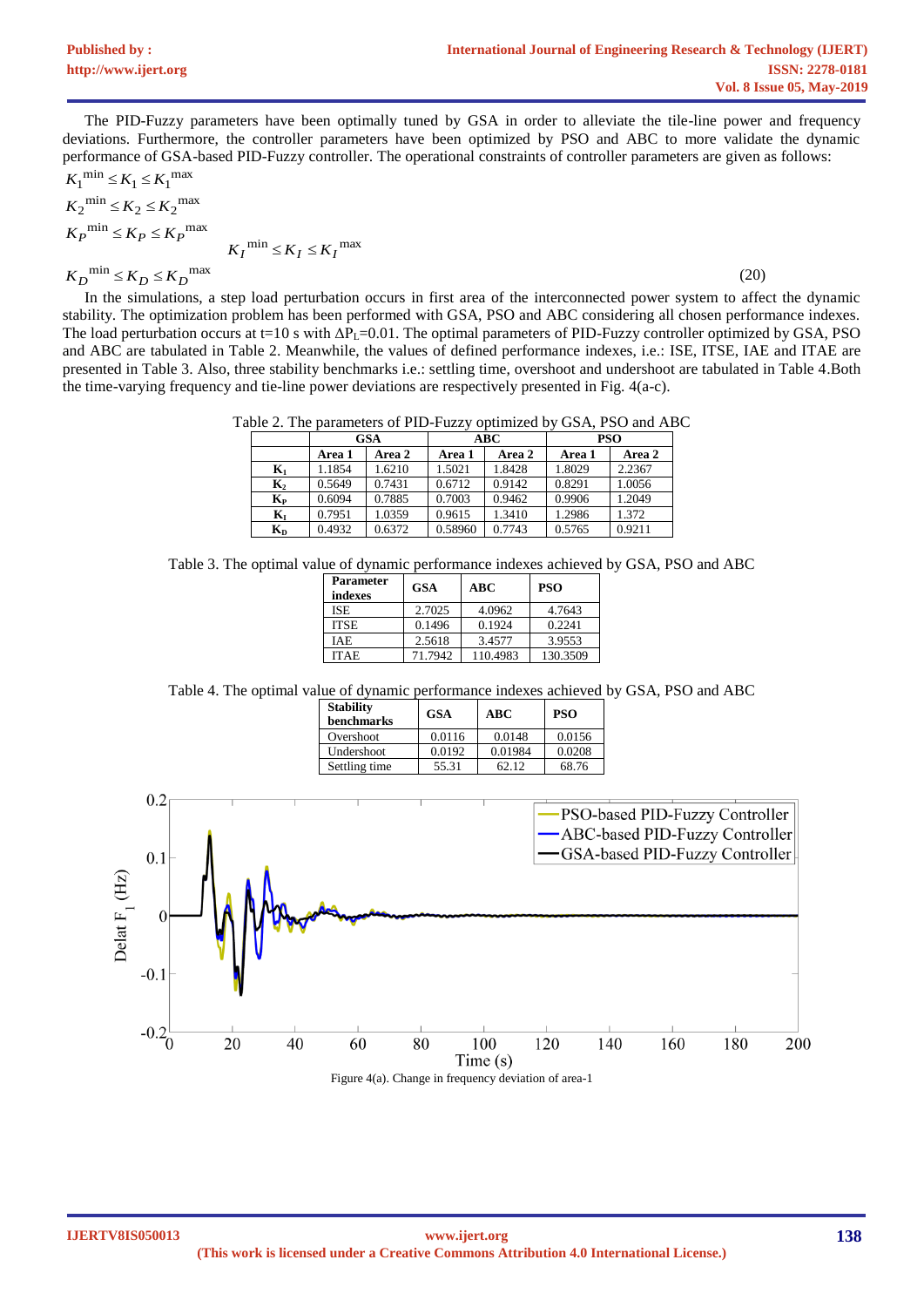

Figure 4 (c). Change in tie-line power deviation between area-1 and area-2

As for the Table 2-4, all performance indexes optimized by GSA present less values as compared to corresponding indexes optimized by PSO and ABC. The presented results prove that the overall dynamic stability of interconnected power system has been highly improved by GSA-based PID-Fuzzy more than two others. The time-varying curves presented in Fig. 4(a-c) have better portrayed the dynamic performance of GSA-based PID-Fuzzy.

#### 6. CONCLUSION

In this paper, PID-Fuzzy controller is suggested for AGC appropriately enhance the dynamic stability of two-area interconnected power system. GSA algorithm has been complementary applied to optimize the parameters of PID-Fuzzy so that its maneuverability to be increased. Hence, PSO and ABC have been taken part in optimization problem to clear the accuracy and capability of GSA. Dynamic stability analysis has been more carried out with consideration of four performance indexes i.e.: ISE, ITSE, IAE and ITAE. The pertinent dynamic stability studies have been performed by affecting the interconnected power system caused by load perturbation occurrence in area-1. Eventually, the simulation results confirm the high dynamic performance of GSA-based PID-Fuzzy via damping the low frequency oscillations of tie-line power and frequency deviations.

### **REFERENCES**

- [1] Kundur, P. Power system stability and control, 8th reprint. New Delhi: Tata McGraw-Hill; 2009.
- [2] M.T. Özdemir, D. Öztürk, İ. Eke, V. Çelik, K.Y. Lee, Tuning of Optimal Classical and Fractional Order PID Parameters for Automatic Generation Control Based on the Bacterial Swarm Optimization, IFAC-Papers On-Line 2015, Vol. 48, No. 30, pp. 501-506.
- [3] S.P. Ghoshal, Multi-area frequency and tie-line power flow control with fuzzy logic based integral gain scheduling, The Institution of Engineers (India)-Technical Journals: Electrical Engineering, 2003, Vol. 84, pp. 135-141.
- [4] J. Morsali, K. Zare, M.T. Hagh, MGSO optimized TID-based GCSC damping controller in coordination with AGC for diverse-GENCOs multi-DISCOs power system with considering GDB and GRC non-linearity effects, IET Generation, Transmission & Distribution, 2017, Vol. 11, No. 1, pp. 193 – 208.
- [5] K. Zare, M.T. Hagh, J. Morsali, Effective oscillation damping of an interconnected multi-source power system with automatic generation control and TCSC, International Journal of Electrical Power & Energy Systems, 2015, Vol. 65, pp. 220-230.
- [6] J. Liu. C. Wu, Z. Wang, L. Wu, Reliable filter design for sensor networks in the type-2 fuzzy framework, IEEE Transactions on Industrial Informatics, 2017, Vol. 13, No. 4, pp. 1742-1752.
- [7] H. Yousef, Adaptive fuzzy logic load frequency control of multiarea power system, International Journal of Electrical Power & Energy Systems, 2015, Vol. 68, pp. 384-395.